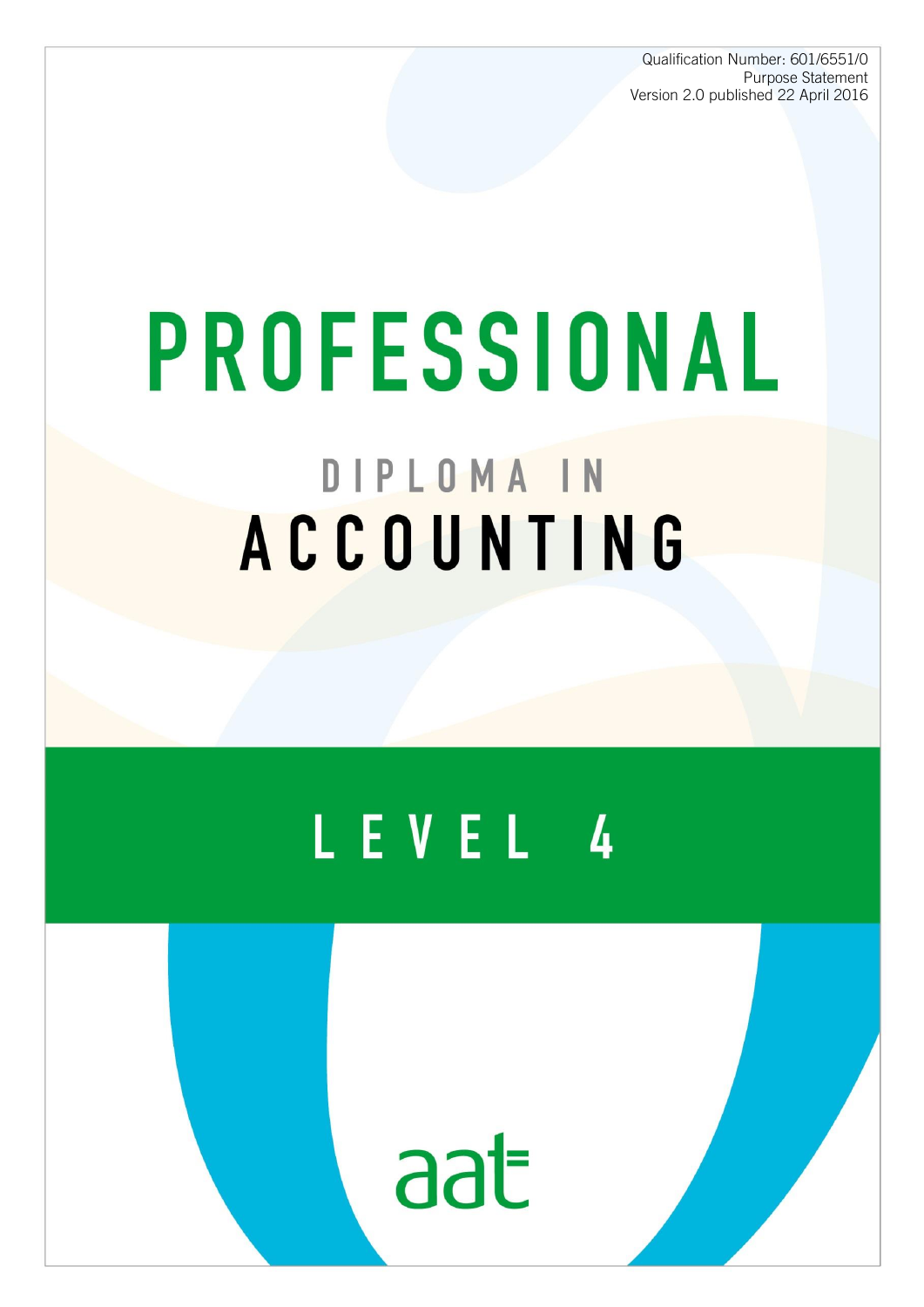### The AAT Professional Diploma in Accounting

#### **Who should choose to study this qualification?**

The AAT Professional Diploma in Accounting offers technical training in accounting and is ideal for anyone wishing to pursue or progress their career in accountancy and or finance.

The purpose of the AAT Professional Diploma in Accounting is to enhance the skills developed from the AAT Advanced Diploma in Accounting, enabling students to maximise opportunities in their current or new employment. By studying for this qualification, students will acquire professional accountancy and finance skills that will be useful throughout their careers, including:

- drafting financial statements for limited companies
- knowledge and skills in complex management accounting techniques
- the ability to analyse accounting systems and their associated controls
- knowledge and skills in specialist accountancy and finance subjects.

The AAT Professional Diploma in Accounting qualification will suit those who:

- have completed the AAT Advanced Diploma in Accounting and who would like to continue to build their accounting skills
- are already working in finance and would like a formal recognition of their skills
- would like to go on to become an AAT full member and/or study for chartered accountant status
- would like to start their own business through the AAT-licensed member in practice (MIP) scheme.

AAT does not set any prerequisites for the study of the AAT Professional Diploma in Accounting. However, for the best chance of success, we recommend that students begin their studies with a good standard of English and maths. If students do have any other relevant school or college qualifications, a degree or some accounting experience, these will be of immense help. They may in certain circumstances entitle students to claim exemptions.

#### Why choose this qualification?

Students should choose the AAT Professional Diploma in Accounting as it maximises opportunities for employment within a wider accountancy context. It is fit for purpose through its adherence to the regulatory procedures of the Office of Qualifications and Examinations Regulation (Ofqual) who regulate qualifications, examinations and assessments in England and vocational qualifications in Northern Ireland.

In developing this qualification, AAT has carried out extensive consultation with and received input from a wide variety of stakeholders, including industry experts, employers and training providers.

This qualification will usually take around one to two years to complete, but this will depend on study method and course timetable. It may be possible to complete this qualification in as little as nine months.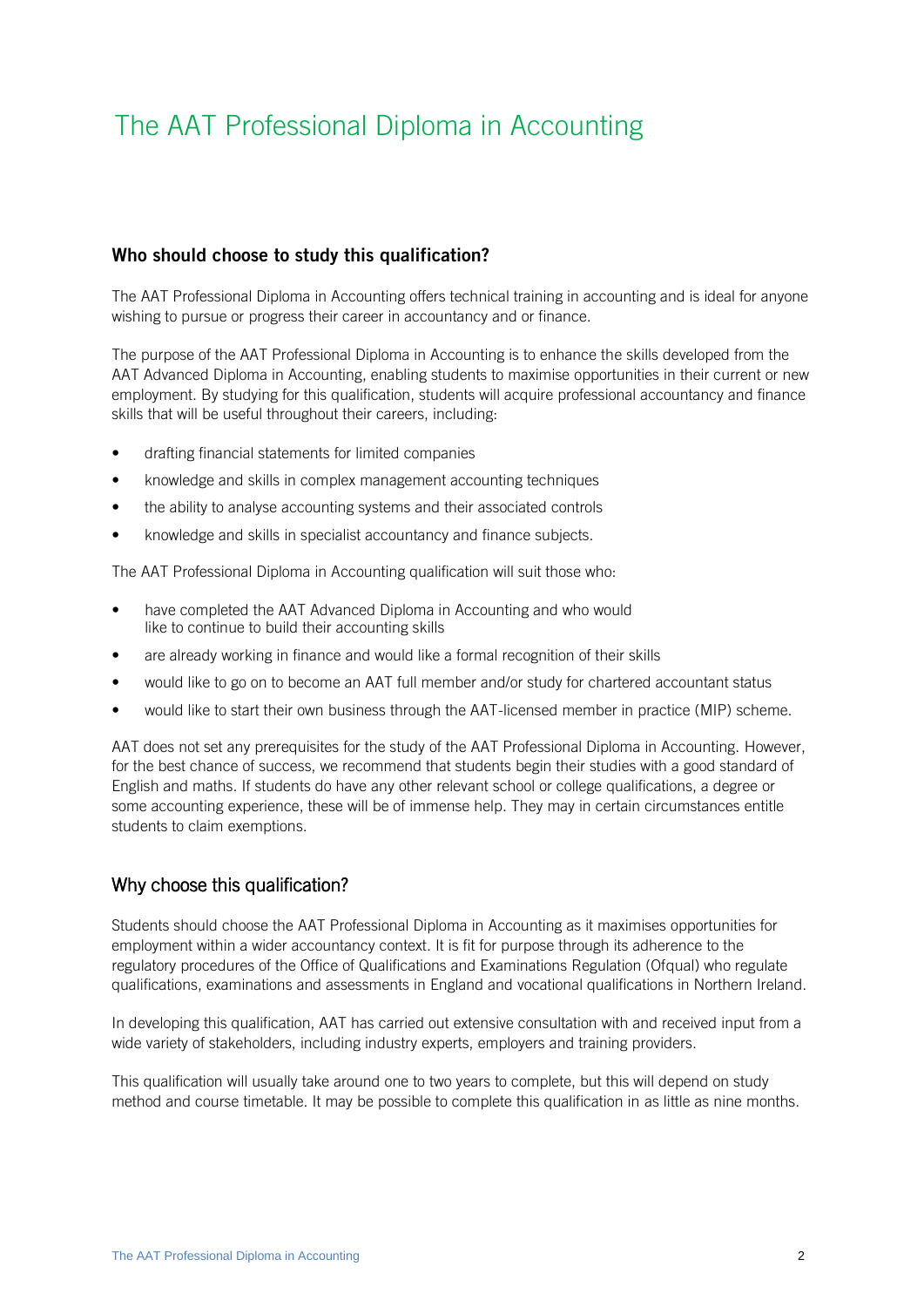#### What does the qualification cover?

The AAT Professional Diploma in Accounting covers high-level accounting and finance topics and tasks. Students will look at and become comfortable with a wide range of financial management skills and applications, and gain competencies in: drafting financial statements for limited companies; recommending accounting systems strategy; and constructing and presenting complex management accounting reports. Students will also learn about specialist areas such as tax, auditing, credit management, and cash and treasury management.

This qualification comprises four mandatory units and two specialist units selected from a choice of five options (420 guided learning hours in total).

The mandatory units are:

- Management Accounting: Budgeting
- Management Accounting: Decision and Control
- Financial Statements of Limited Companies
- Accounting Systems and Controls.

The optional units are:

- Business Tax
- Personal Tax
- External Auditing
- Cash and Treasury Management
- Credit Management.

Employers also contribute to the development of AAT qualifications. A student who passes an AAT assessment is passing a test of real workplace skills, set in a real workplace scenario context, which has been reviewed by practitioners and industry experts.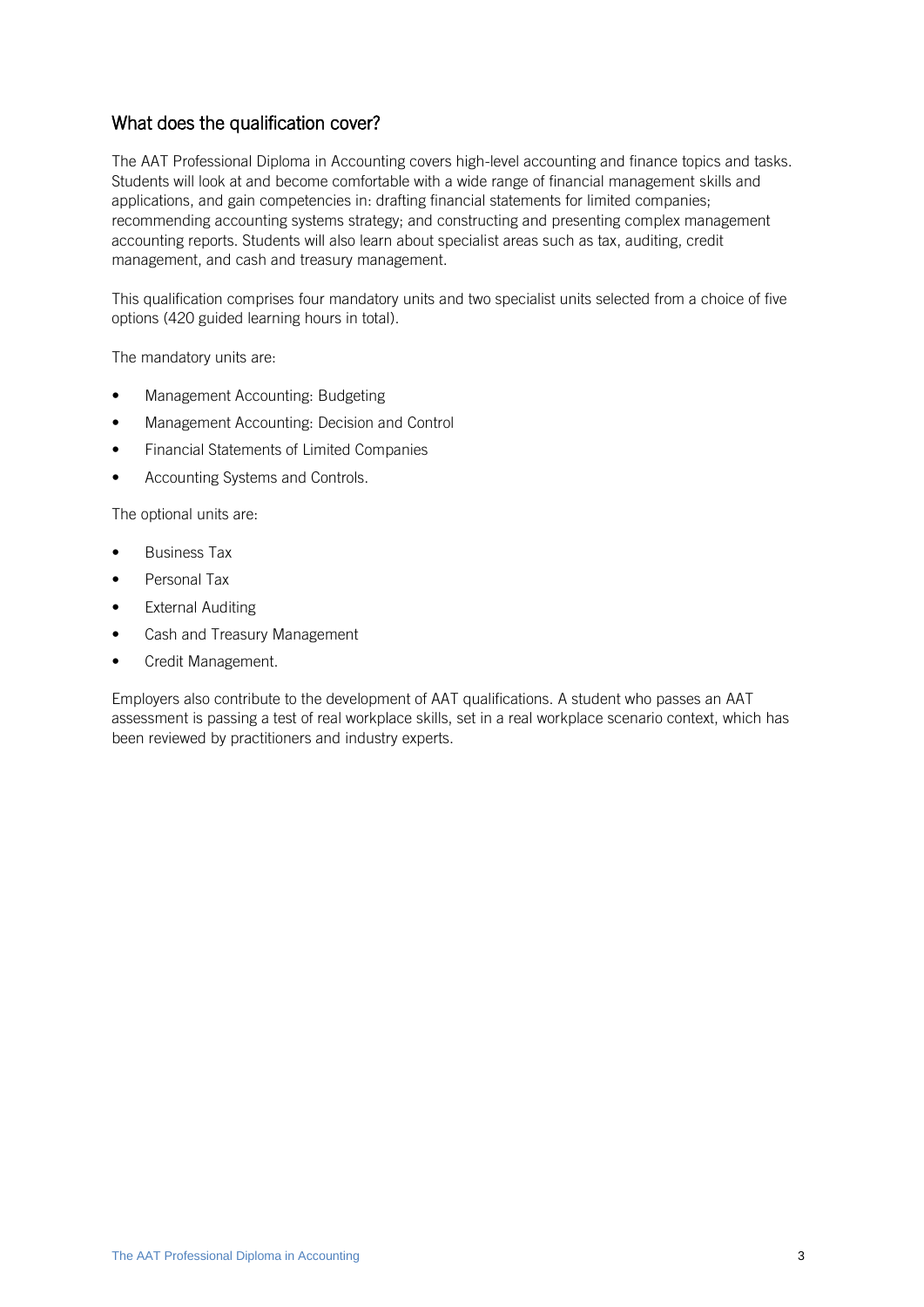#### What will this qualification lead to?

Once qualified, students automatically become AAT affiliate members and, with relevant work experience, will qualify for full AAT membership, which will allow them to use the designatory letters MAAT after their name.

However, the primary and most important outcome of the AAT Professional Diploma in Accounting is that it can lead to a wide variety of well-paid accountancy and finance jobs, some of which include:

- professional accounting technician
- assistant auditor
- assistant management accountant
- commercial analyst
- payroll manager
- senior bookkeeper
- senior financial officer
- accounts payable and expenses supervisor
- assistant financial accountant
- cost accountant
- fixed asset accountant
- indirect tax manager
- payments and billing manager
- senior fund accountant
- senior insolvency administrator
- tax supervisor
- VAT accountant

As an example, a professional accounting technician has responsibility for creating and/or verifying and reviewing accurate and timely financial information, either within the organisation in which they are employed or on behalf of another organisation. These tasks will be performed to meet relevant ethical, professional and legal standards, and will utilise the individual's knowledge of business systems and processes as well as standard accounting practices. This role may exist in an accounting practice, a professional services company or the accounting function of a business or other organisation.

The AAT Professional Diploma in Accountancy can give qualified students exemptions towards all or parts of the UK's chartered and certified accountancy qualifications. The following chartered bodies offer exemptions to AAT students:

- 1. The Chartered Institute of Public Finance and Accountancy (CIPFA)
- 2. The Institute of Chartered Accountants in England and Wales (ICAEW)
- 3. The Association of Chartered Certified Accountants (ACCA)
- 4. The Chartered Institute of Management Accountants (CIMA)
- 5. The Institute of Chartered Accountants of Scotland (ICAS).